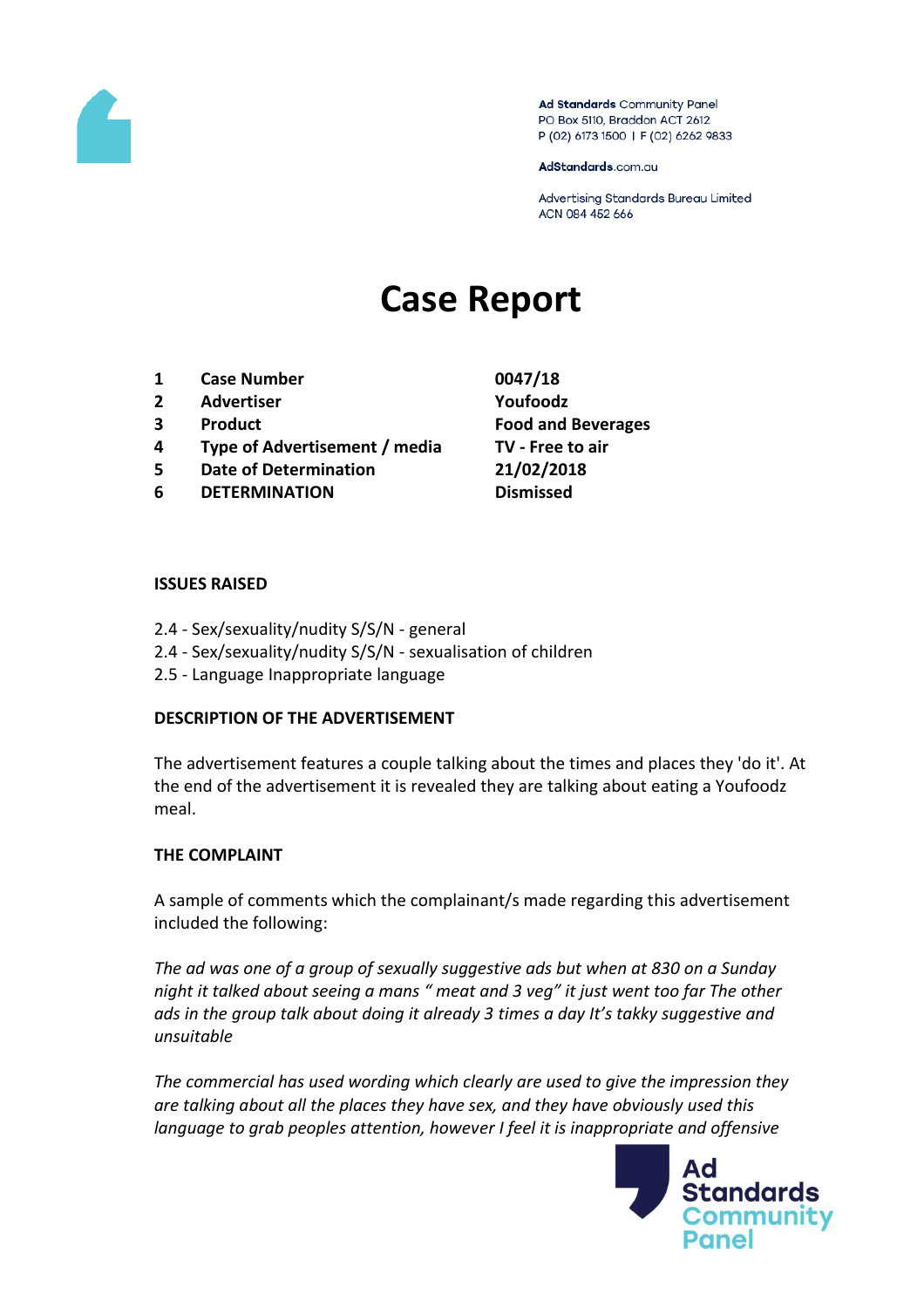

*especially as my 6 yr old son is still watching tv at this time & I have seen the commercial several times now at a time my son is watching tv.*

*This series of ads are full of inuindo - cheap and classless. From saying how many times they do it, to another add where the wife says she'll do it by herself if her husband doesn't want to participate. Totally unnecessary, schoolboy humour advertising what is a very good product. Actually turns me off buying the product! There needs to be a line drawn for common decency- Youfoodz need to bring the quality of their adds up to the quality of their food.*

*Having sex in all locations has nothing to do with eating food, there are no parallels! My kids aged 7 and 11 were asking, what have they done on the couch? There is no need to stoop so low to sell food*

## **THE ADVERTISER'S RESPONSE**

Comments which the advertiser made in response to the complainant/s regarding this advertisement include the following:

*In response to complaint reference number: 0047/18 - please find link to view advertisements and scripts* 

### **THE DETERMINATION**

The Ad Standards Community Panel (the "Panel") considered whether this advertisement breaches Section 2 of the AANA Code of Ethics (the "Code").

The Panel noted the complainants' concerns that the advertisement featured language and innuendo which was too sexualised for a general audience.

The Panel viewed the advertisement and noted the advertiser's response.

The Panel considered whether the advertisement was in breach of Section 2.4 of the Code. Section 2.4 of the Code states: "Advertising or Marketing Communications shall treat sex, sexuality and nudity with sensitivity to the relevant audience".

The Panel noted that there are a few versions of this television advertisement. The Panel noted that each version of the advertisement features a couple talking about the places and contexts in which they 'do it'. At the end of the advertisements it is revealed that 'doing it' refers to eating YouFoodz meals.

The Panel noted the complainants' concerns that the sexual references in the advertisement were too sexualised for an audience that would include children.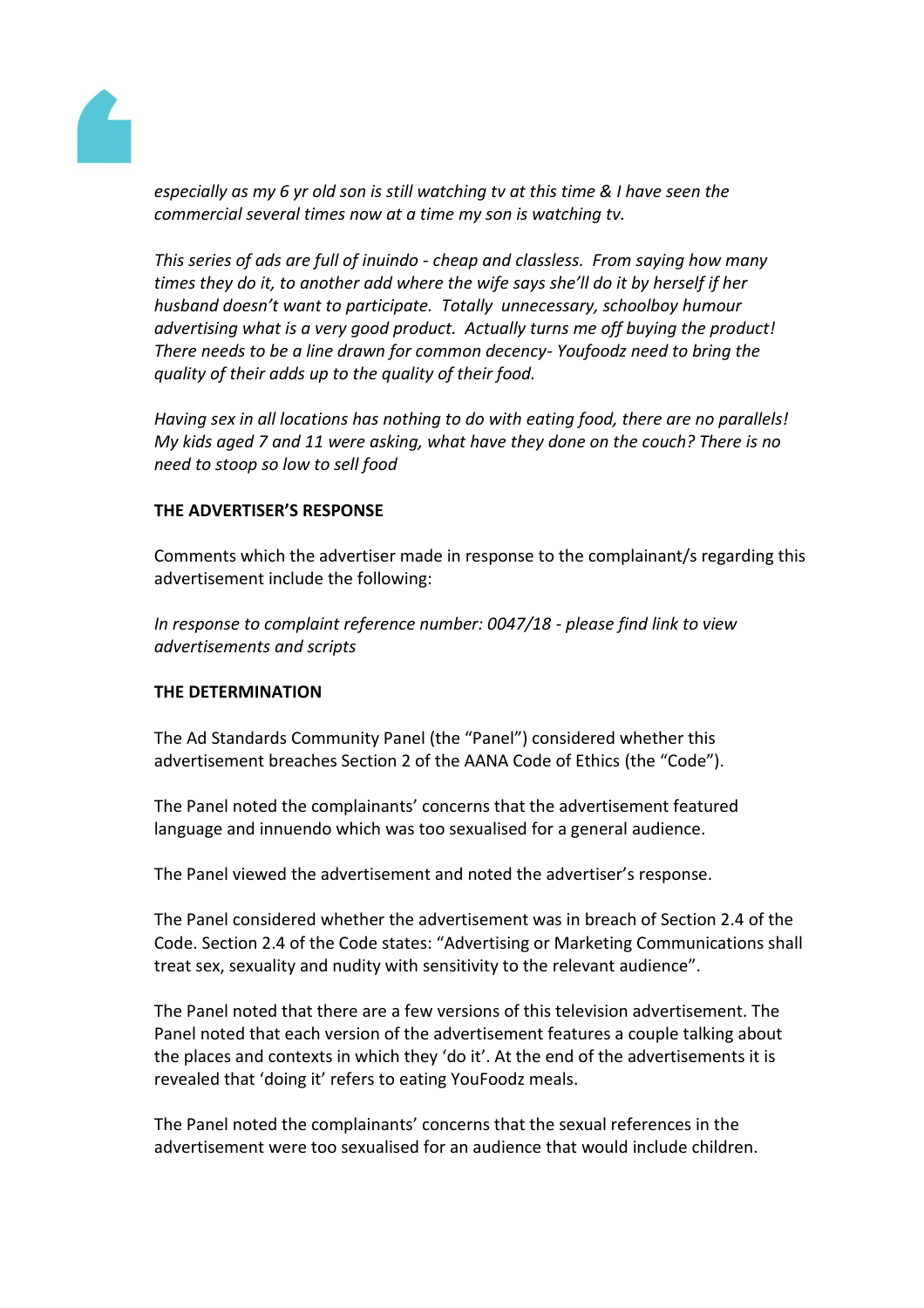

The Panel noted the complainants' had viewed the advertisement during the day and on Prime-time television and considered that the relevant audience for this advertisement was broad and would include children.

The Panel considered that the advertisement was clearly intended to be sexual innuendo and that most adults would recognise the language in this advertisement to be sexual innuendo.

The Panel considered that the reference to 'do it' in the advertisement is resolved as consuming the food product and there is no sexual activity or depictions in the advertisement.

The Panel noted that it had previously considered a similar issue in case 0030/18, in which:

"The Board considered while the drawing may be suggestive of parental intimacy there is no direct reference to or portrayal of sexual activity. The Board considered that the sexual connotation was humorous, and that the focus of the advertisement is on the parents' discomfort, and that overall the impact of the sexual suggestion is sensitive to a broad audience which would include children."

Consistent with the previous determinations the Panel considered that while the current advertisement may be suggestive of sexual activity there is no direct mention of, or portrayal of, sex.

The Panel considered while the innuendo may be understood by some children, young children would not understand the innuendo and while the advertisement may initially be confusing the message of the advertisement would become clear when the product was revealed at the end.

The Panel considered that while some might consider the advertisement to be in poor taste the advertisement did treat sex, sexuality and nudity with sensitivity to the relevant audience.

The Panel determined that the advertisement did not breach Section 2.4 of the Code.

Finding that the advertisement did not breach the Code on other grounds, the Panel dismissed the complaints.